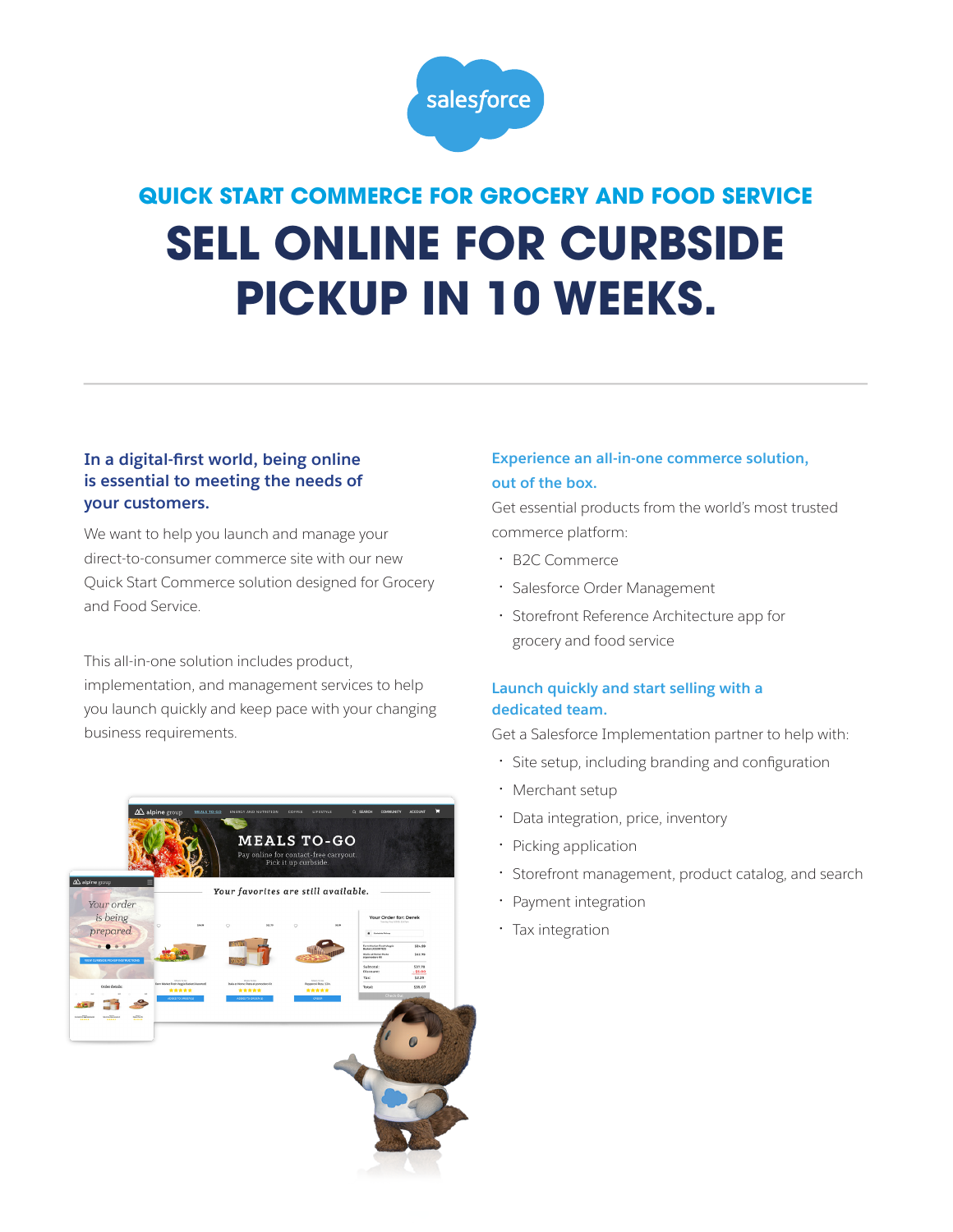# **GROCERY AND FOOD SERVICE: \$390K/YEAR**

#### **B2C Commerce Order Management**

**Storefront App & Solution Install** 

# **Managed Service**

3 month min commitment

#### **ISV Integrations Included**

Payment and Tax

#### **B2C Commerce**

- Wish list and gift registry
- Product bundles
- Large catalogs and product sets
- Product options
- 100+ OOTB promotions

#### **Salesforce Order Management**

- Order lifecycle management
- Payment capture, refunds
- Visual order workflows
- OOTB integration to B2C Commerce

#### **A storefront app for consumer and essential goods**

- UI (colors, content)
- Promotions and associated assets
- Product catalog
- Order management process
- Analytics, payments, taxes, and shipping
- Methods setup

#### **Implementation and launch**

- Social sign-in
- Basic customer journeys
- Cart and checkout
- Payments
- Flat file sync (catalog, price list, orders, etc.)
- Taxes
- Built-in tagging plan
- Commerce-ready theme
- Responsive templates

**All-in storefront management and support** 

- Shop improvements, including new assets and template updates
- Content and merchandising updates
- Digital ads management
- Products, inventory, and promotions maintenance
- Order monitoring and support



*Pricing is USD. Standardized pricing will be used where applicable; please work with regional teams to confirm regional pricing.*